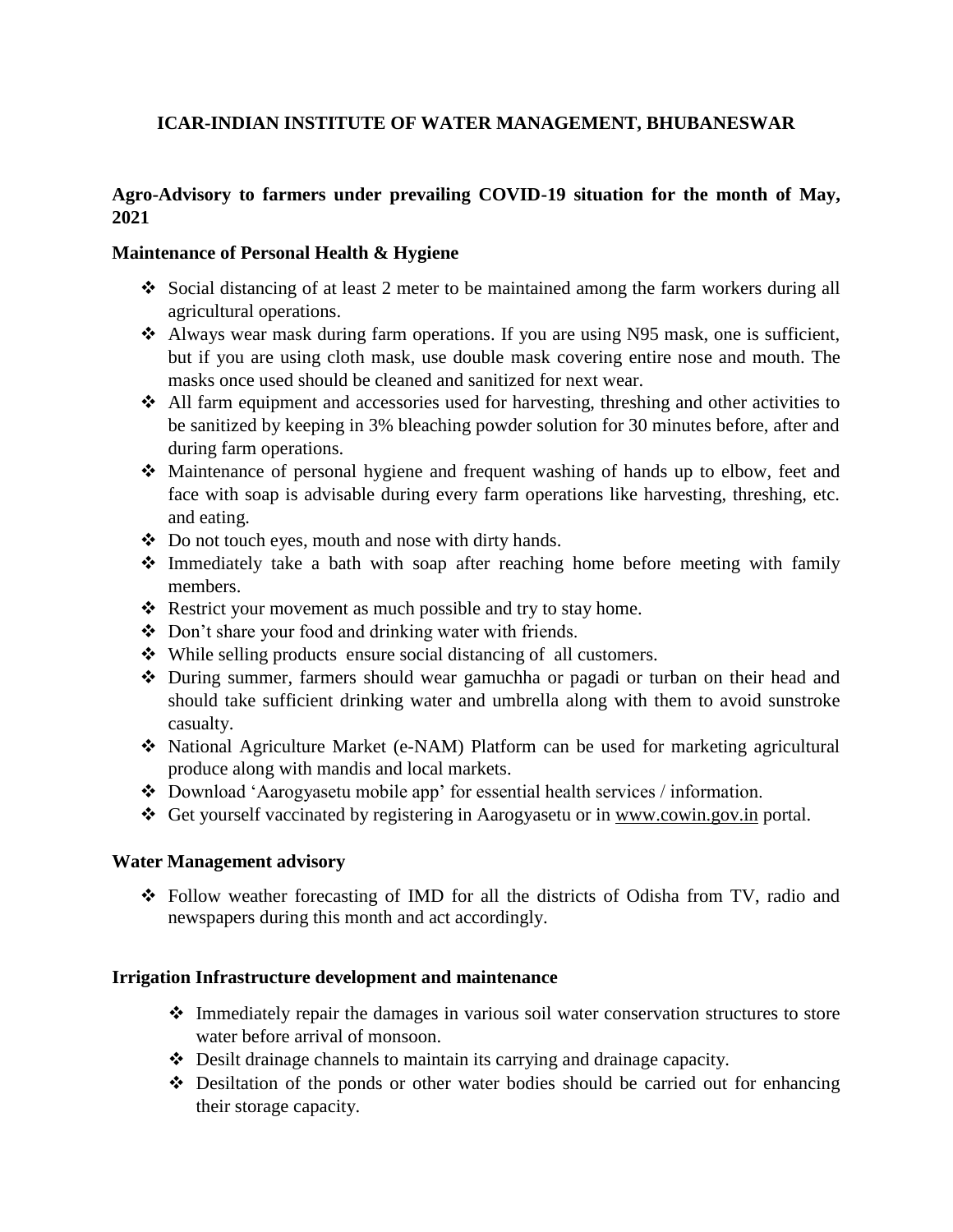WUAs are advised to prepare the irrigation schedule for *Kharif* crops based on the cropping pattern and water requirement of the crops grown in the command area in consultation with the farmers to deliver water equally to head, medium and tail region and to monitor the canal water delivery schedule as prepared.

## **Field management**

- Utilize paddy straw for mulching of crops during *summer* season. Paddy straw will help to conserve moisture, weed control and soil temperature control.
- Avoid burning paddy straw/farm wastes as it deteriorates soil health by reducing soil moisture, soil organic carbon, and evolves green-house-gases.
- Avoid using raw urban wastewater for irrigating *summer* crops during dry spell. If it is the only water source, then do not use directly from wastewater channels or source. Allow to settle for at least 48 hours after using bleaching powder at the rate of 4-5 gram per 1000 litre water.
- Collect farm wastes and paddy straw and leftover fodder after feeding animals for composting/vermicomposting.
- Deep summer ploughing should be done to expose the rhizomes of perennial weeds and microbes to sunlight for their destruction.
- Farmers should practice summer ploughing and levelling off the field.
- \* The field bunds should be repaired for rainwater harvesting.

## **Crop management**

- $\cdot \cdot$  It is optimum time for sowing of tosa jute or Olitorious jute.
- $\triangle$  Both paddy and wheat grains after threshing should be sun dried to a moisture level of less than 14% before storage.
- $\triangle$  Rice crop should be harvested at physiological maturity to minimize shattering loss of grains.
- $\cdot \cdot$  Never heap the grains with high moisture content to avoid storage pathogens and reduce quality grains.
- Green manuring with Sesbania in lowlands and sunhemp in uplands helps in saving chemical fertilizers and improving soil health. Green manure crops can be sown in areas that received more than 40 mm rainfall.

# **Horticultural crop management**

- $\cdot$  To avoid incidence of mango fruit borer, farmers are advised to spray with Dimethoate  $\circledR$ 2.0 ml/litre of water at marble stage(30-40 days after fruit set) of fruit and repeat a spray after 15 days if needed.
- Apply recommended dose of fertiliser in perennial fruit orchard (mango, guava, sapota, custard apple, coconut) in the month of May and mulching should be done in the fruit tree basin with dry leaves/ paddy straw.